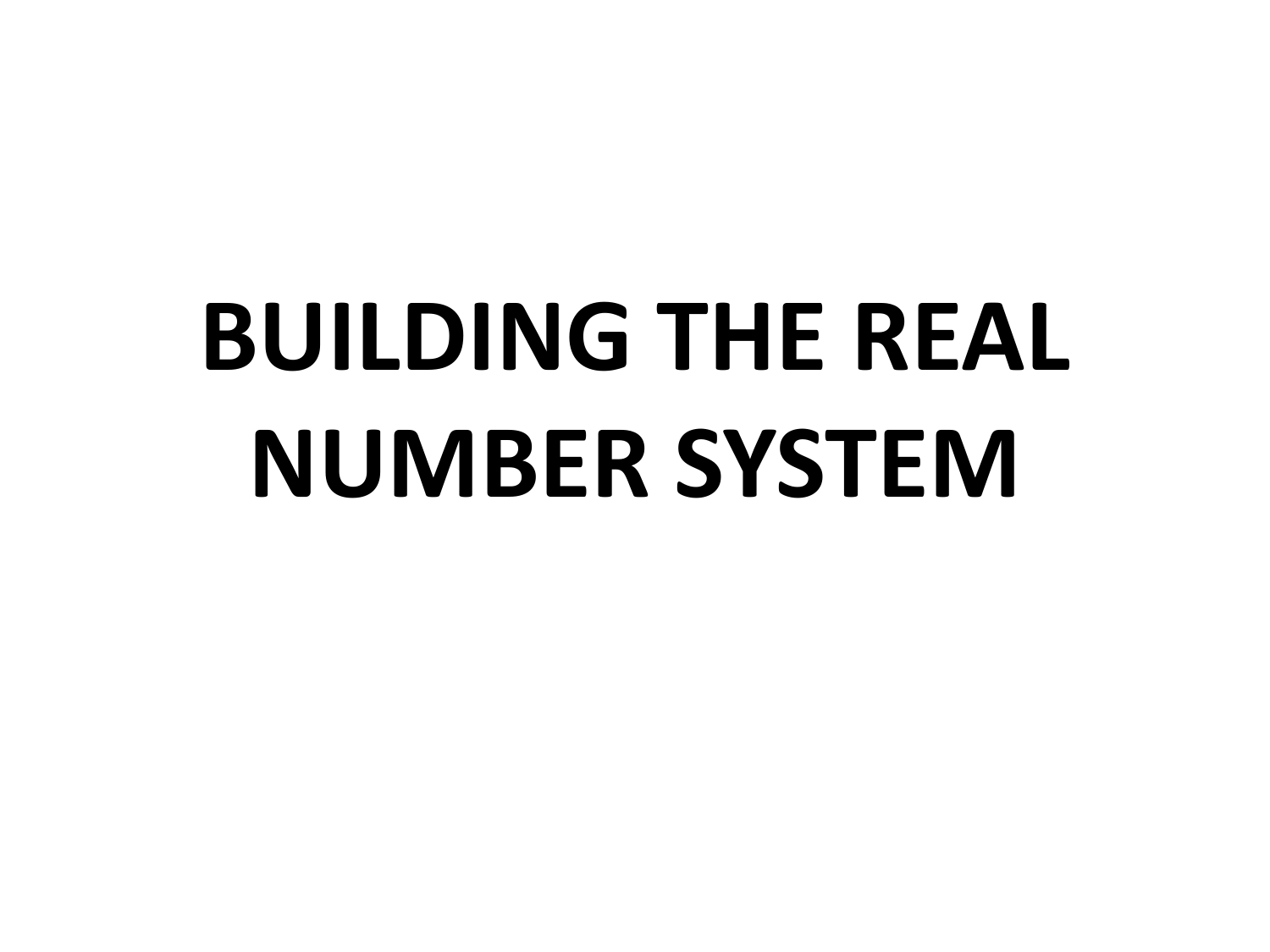### The Real Number System consists of:

- Natural Numbers
- Whole Numbers
- Integers
- Fractions
- Rational Numbers
- Irrational Numbers
- Real Numbers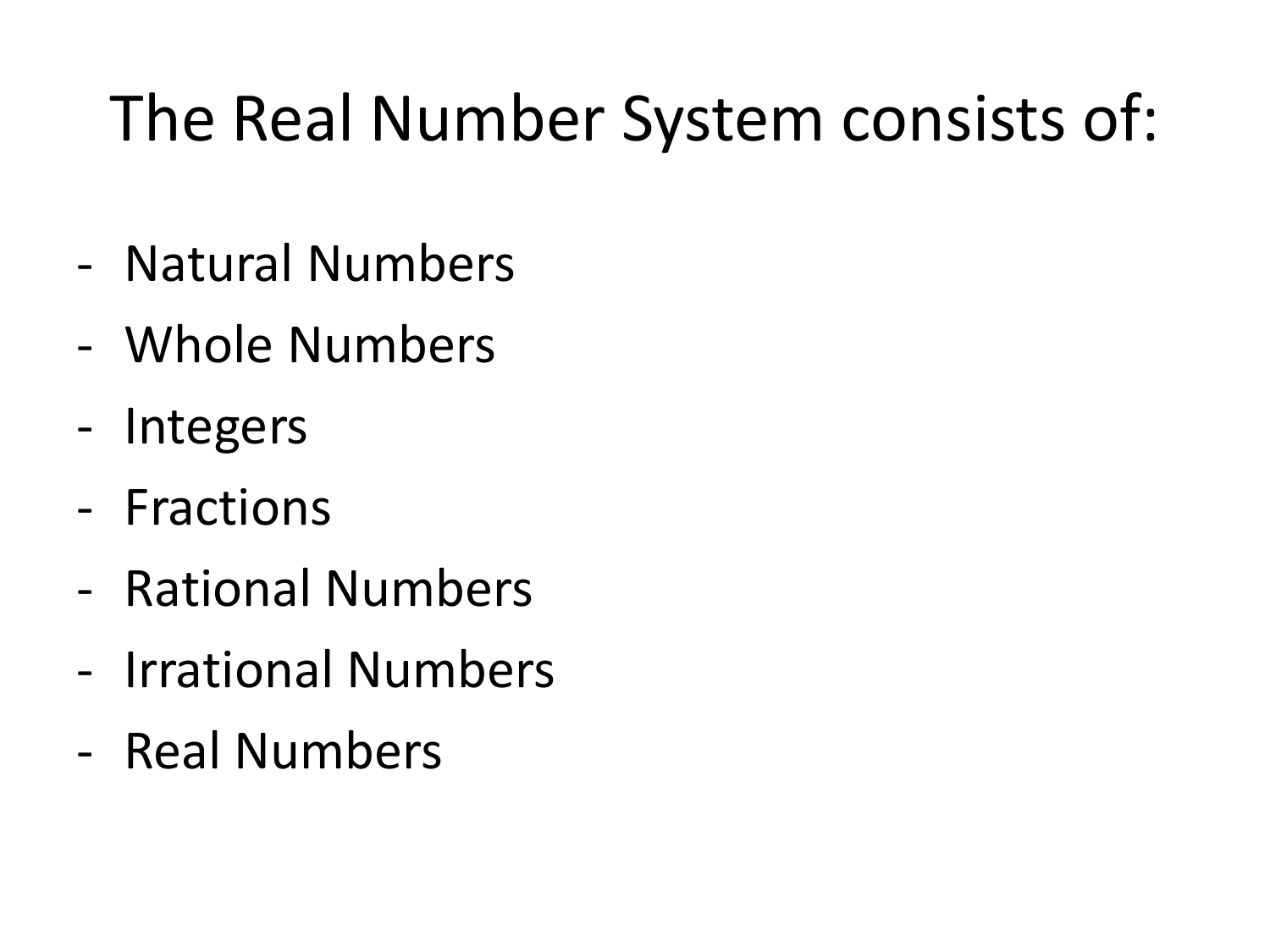### Postulate for Whole Numbers:

- 1.  $a + b = b + a$
- $(a + b) + c = a + (b + c)$ 2.
- $a(b+c) = a \cdot b + a \cdot c$ З.
- $ab = ba$ 4.
- 5.  $(ab)c = a(bc)$
- 6.  $a+0=0+a=a$

**Commutative Law of Addition Associative Law of Addition** Distributive Law **Commutative Law of Multiplication Associative Law of Multiplication Zero Property**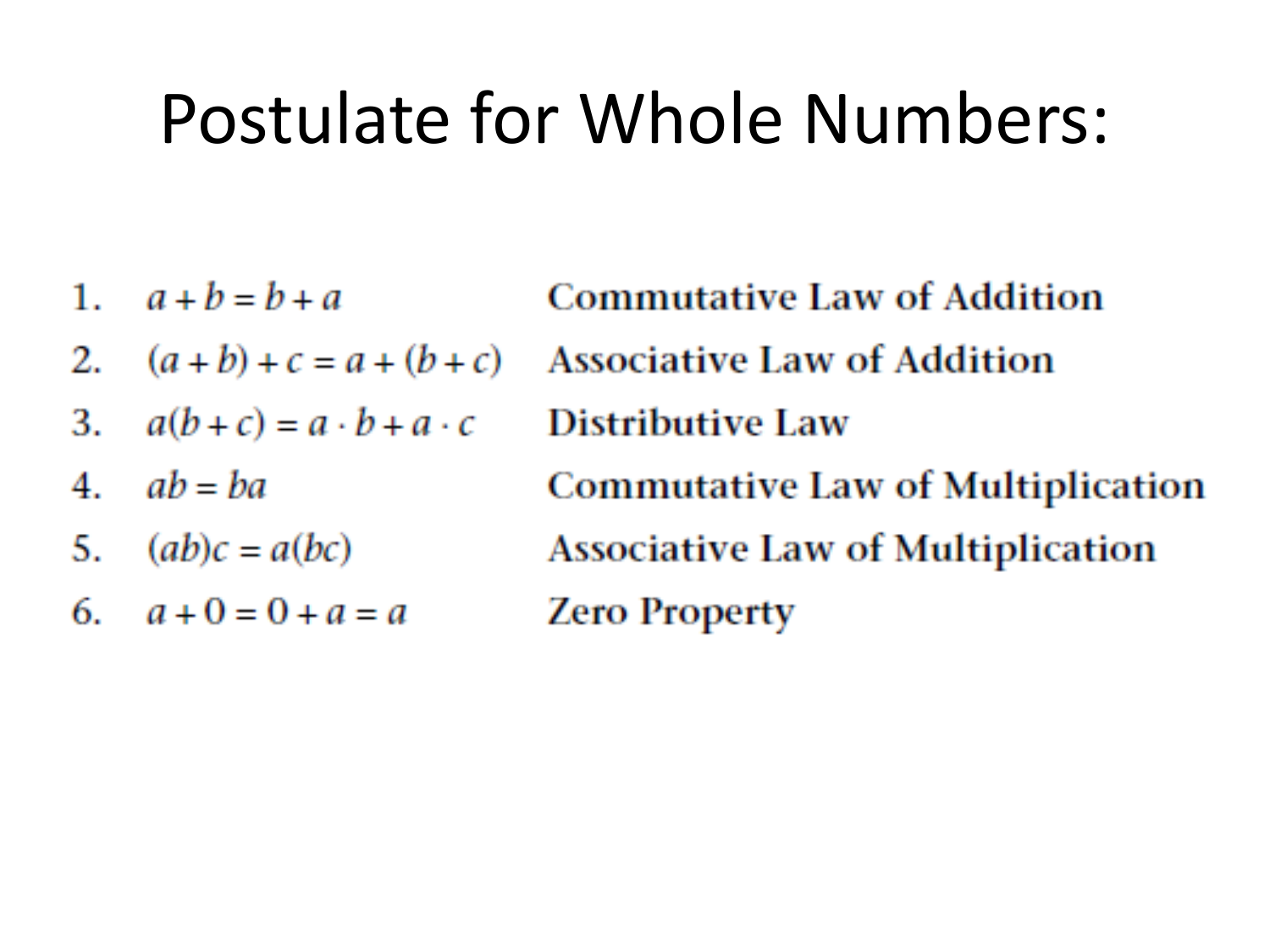### Commutative:

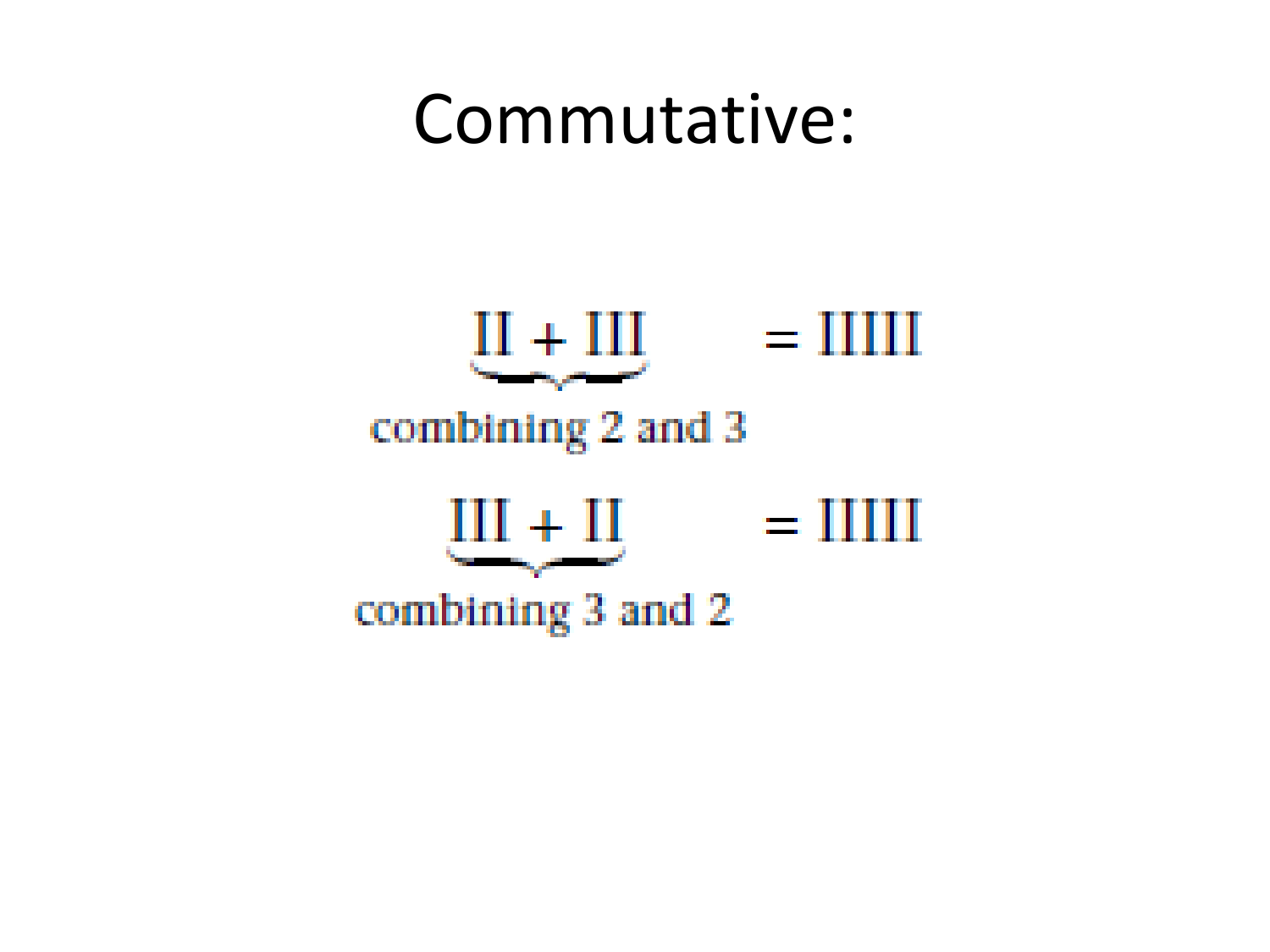### Associative:



Next, examine  $2 + (3 + 4)$ 

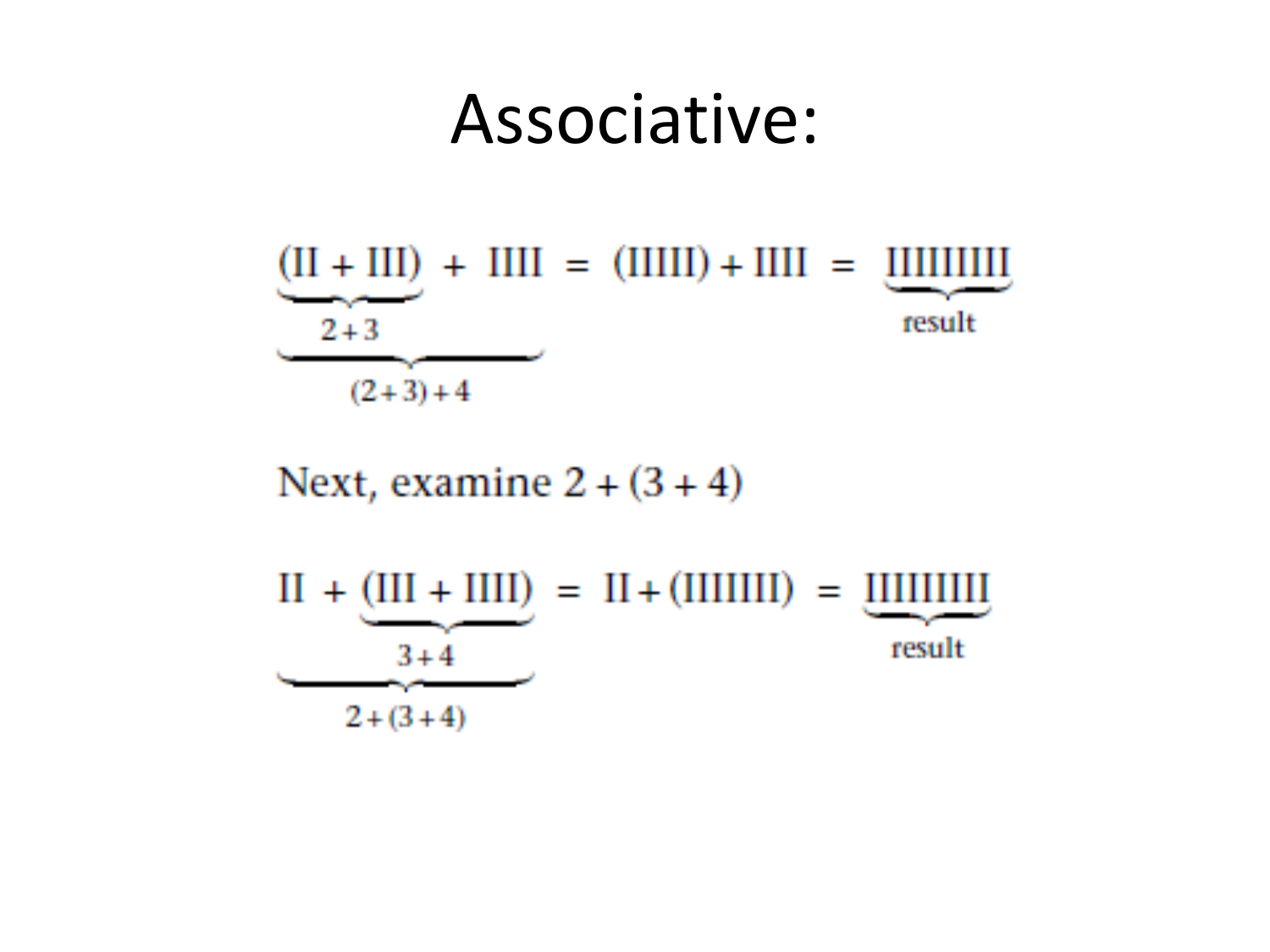### Distributive:

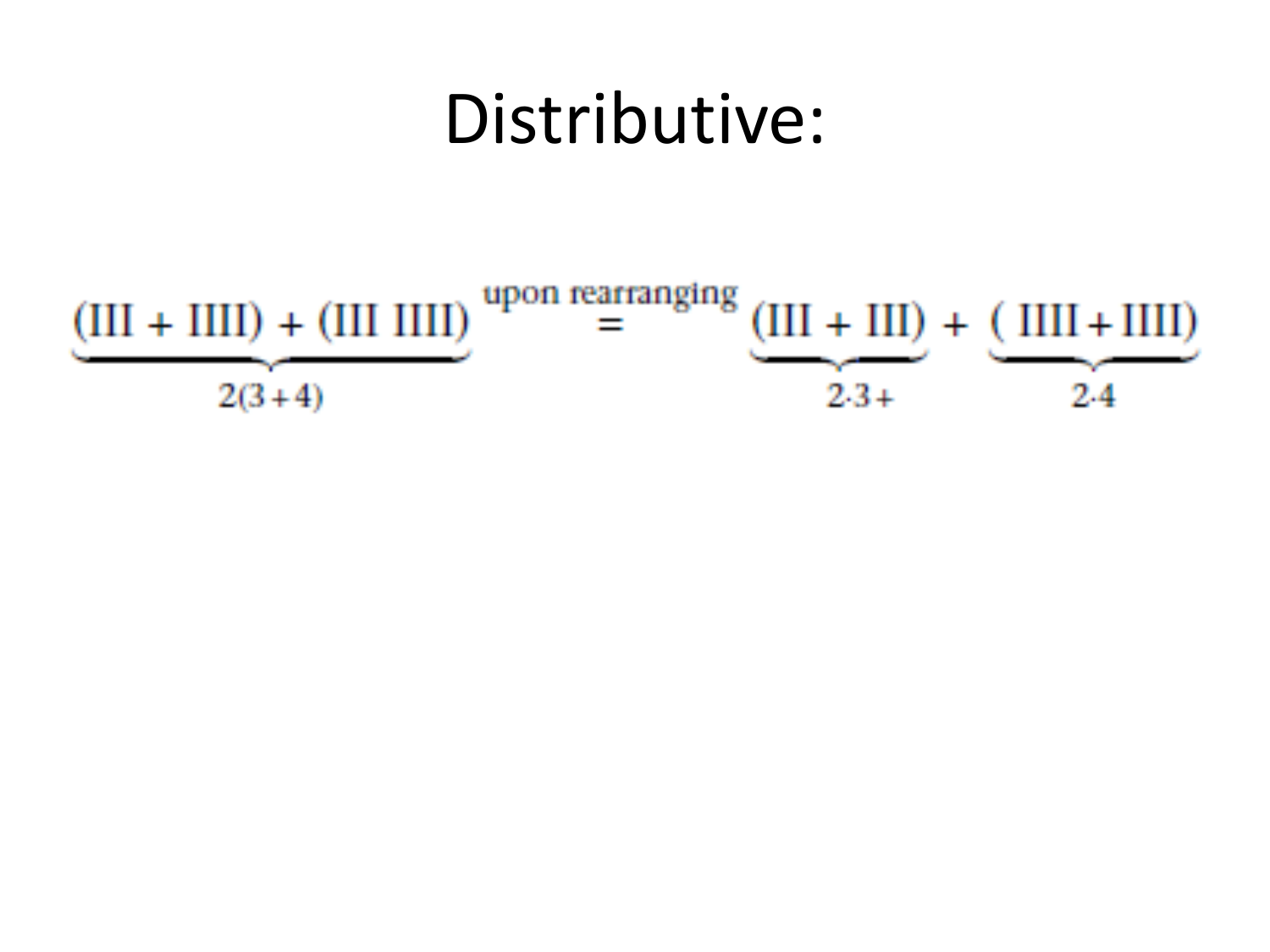You may be wondering if one can rigorously *prove* that these laws are true. That way, we wouldn't have to just accept them. The surprising answer is, "Yes," and a mathematician, Guisseppe Peano (1852-1932) did prove them by just assuming more basic facts about numbers, together with the principle of mathematical induction. He and others developed the entire real number system from scratch and proved all the laws that we accept. Thus, they put this area of mathematics on a solid foundation. It is a beautiful piece of work, but beyond the scope of this book, since it requires a very detailed analysis that would take at least a semester to do completely. So, we will stick to what people observed, and continue to develop the number system intuitively, just as human beings did. Ultimately, we can rest assured that mathematicians have proven these rules.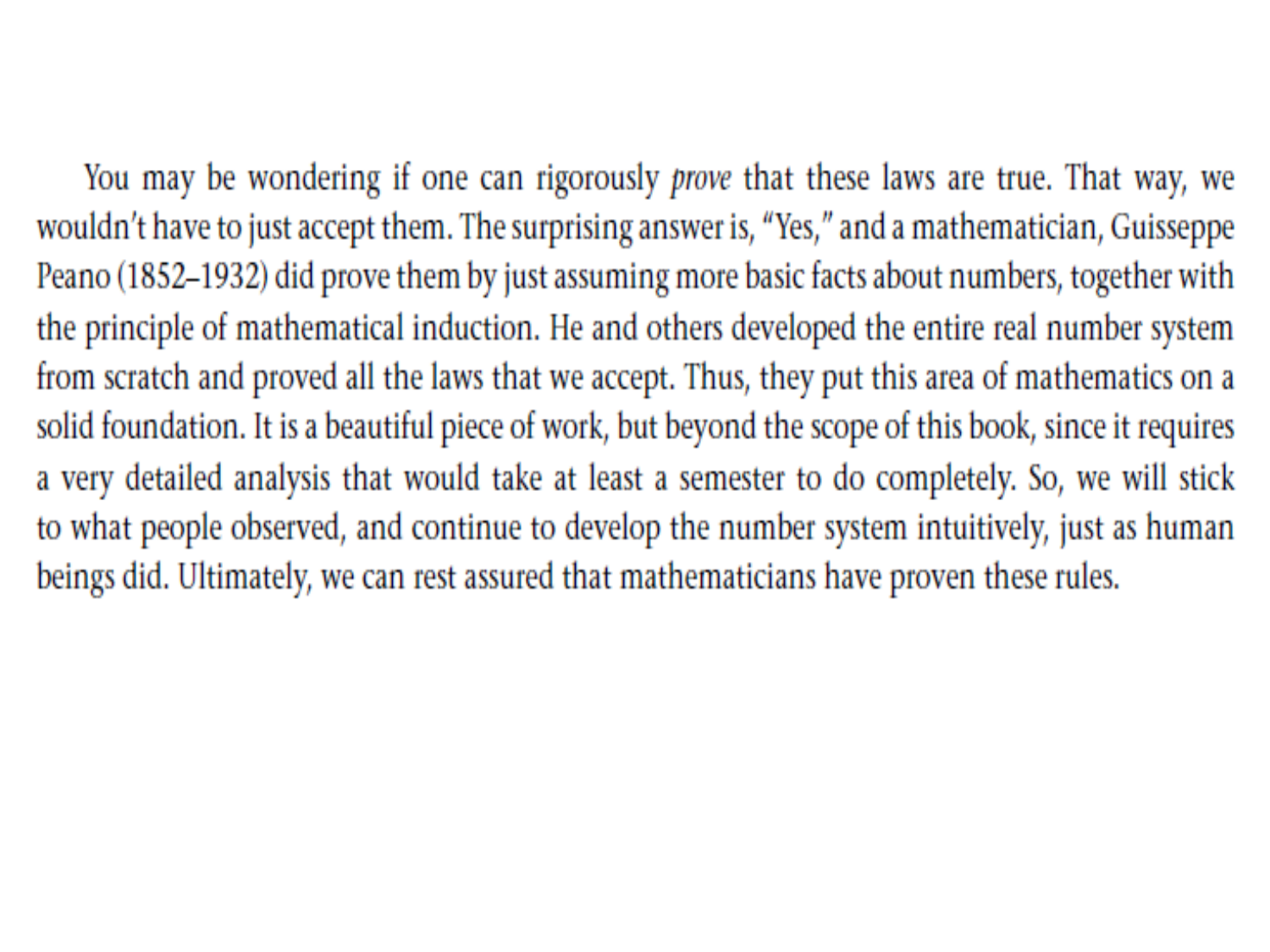### Negative Numbers and Their Properties

7. For every whole number *a*, there is, by creation, a "number," denoted by  $-a$  such that  $a + (-a) = 0$ .

Additive Inverse Property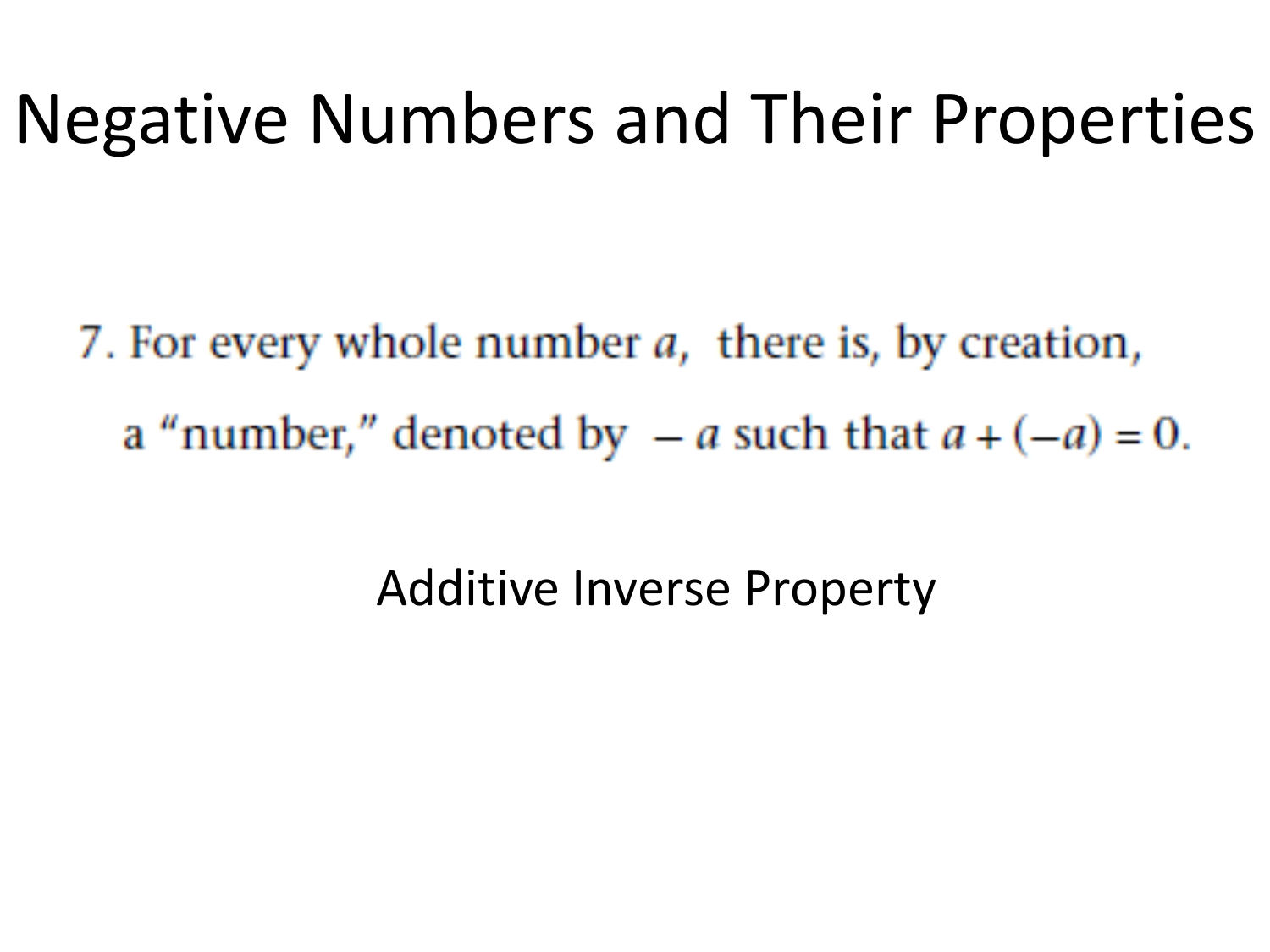#### Prove that:

### There can only be one additive inverse of a number

- Assume that there are two numbers that are additive inverses of a given number
- Argue that they must be equal
- Suppose the additive inverses of *x* is *a* and *b,*

then  $x + a = 0$  and  $x + b = 0$ 

Now,

| $a = a + 0$     | (Rule 6 above)          |
|-----------------|-------------------------|
| $= a + (x + b)$ | (By equation $(6.12)$ ) |
| $=(a + x) + b$  | (Associative law)       |
| $=(x + a) + b$  | (Commutative law)       |
| $= 0 + b$       | By equation (6.11)      |
| $= h$           | (Zero property)         |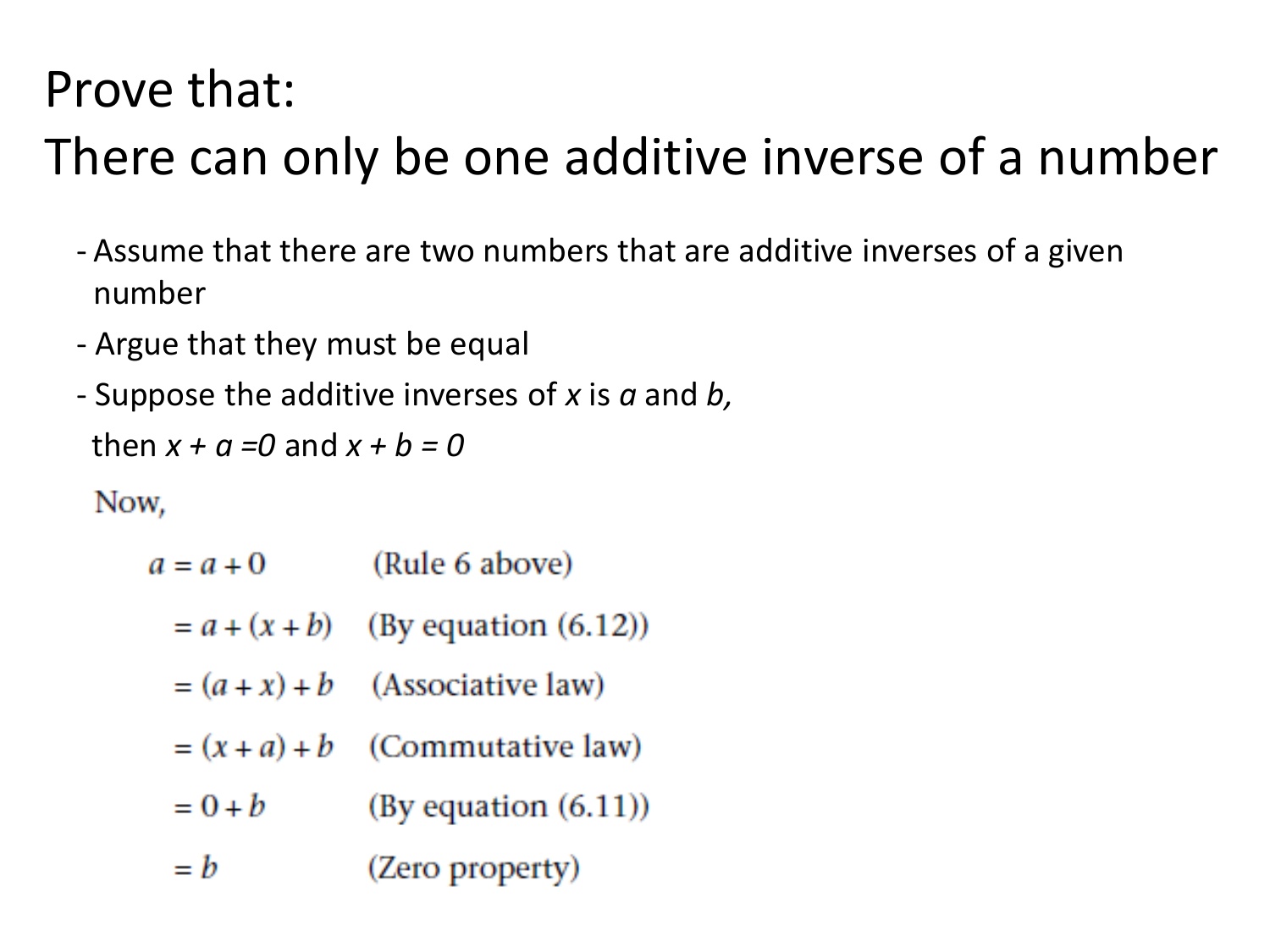One of the typical questions that teacher candidates are asked when going on a job interview for a mathematics teaching position is how to explain to students that a negative number times a negative number is a positive number. What would you say, if you were asked this question on an interview?

#### Prove that using real life context.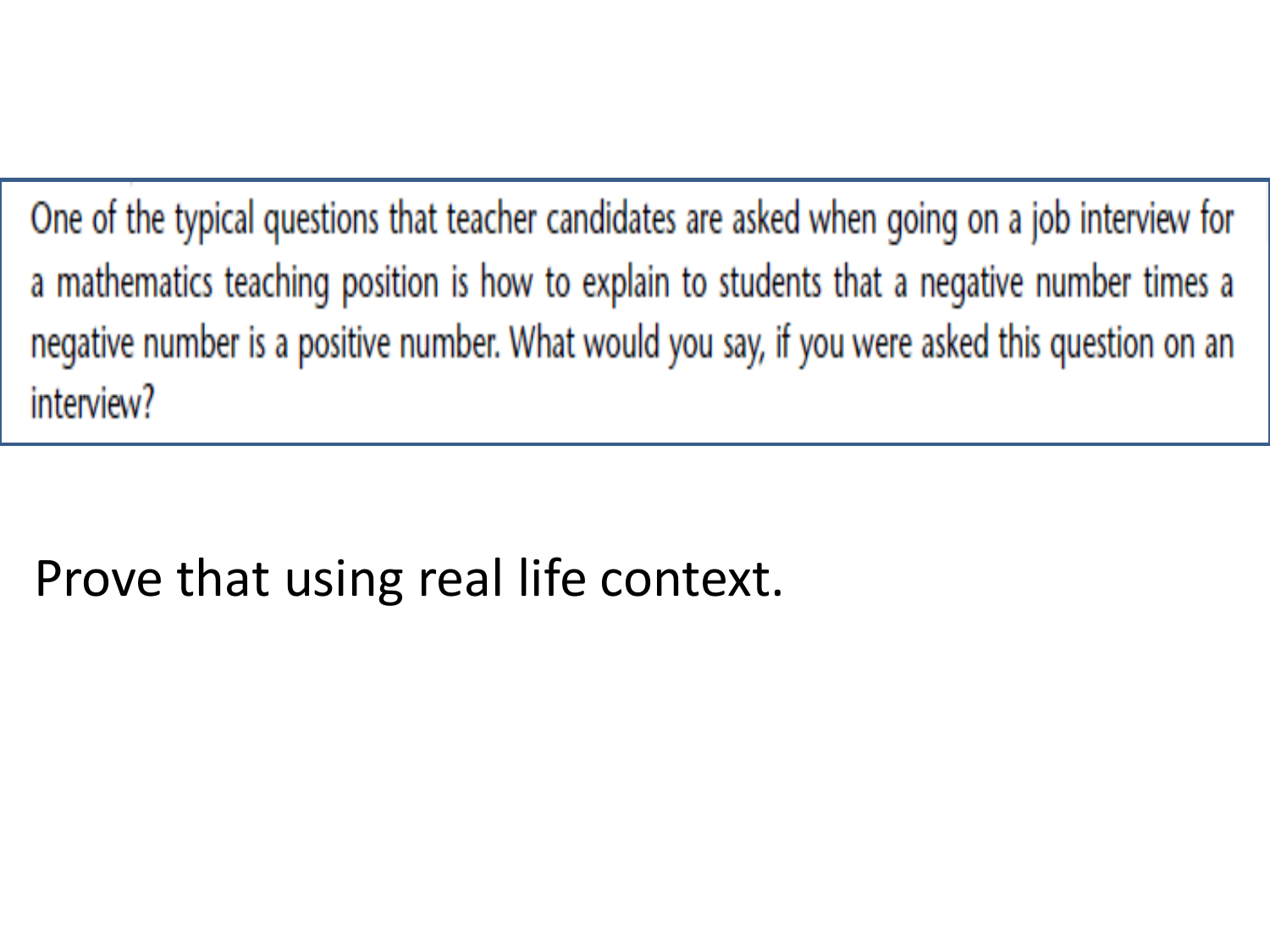#### Prove using mathematics by following steps:

- (a) The equation  $x + x = x$  has only one solution, namely  $x = 0$ .
- (b) If a represents any number, then  $a(0) = 0$ .
- (c)  $(-a)(b) = -(ab)$ . In particular, a negative times a positive is a negative.
- (d)  $(-a)(-b) = ab$ . In particular, a negative times a negative is a positive.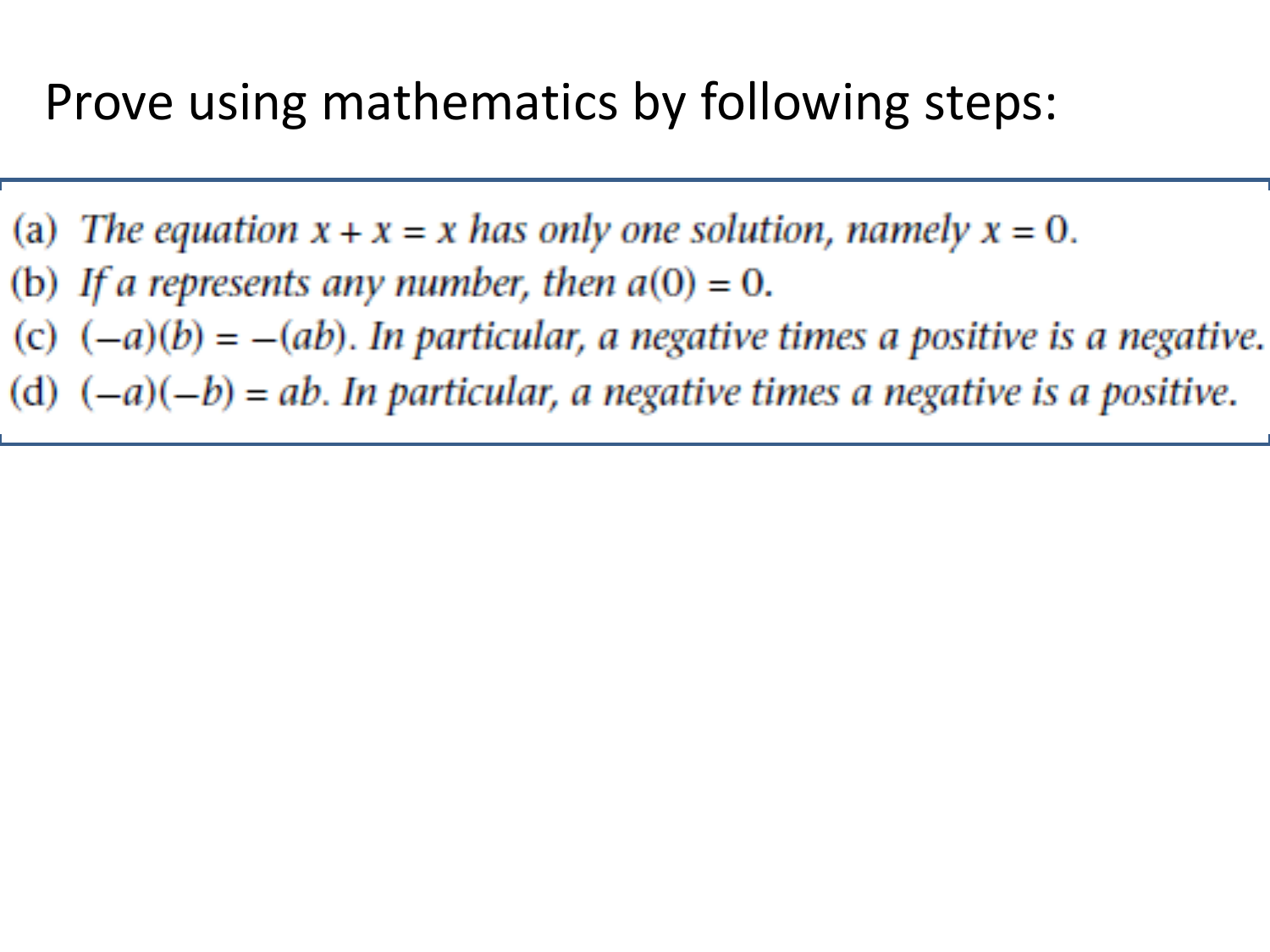Proof. (a) Start with  $x + x = x$  and rewrite this as  $(x + x) = x$ . Add  $-x$  to both sides to get

 $(x + x) + (-x) = x + (-x)$ .

Use the Associative Law to rewrite this as

 $x + (x + (-x)) = x + (-x)$ .

Use rule 7 above to rewrite this as

 $x + 0 = 0$ .

Finally, use the rule 6 above to rewrite this as

 $x=0$ .

Thus, if  $x + x = 0$ , we have that  $x = 0$ .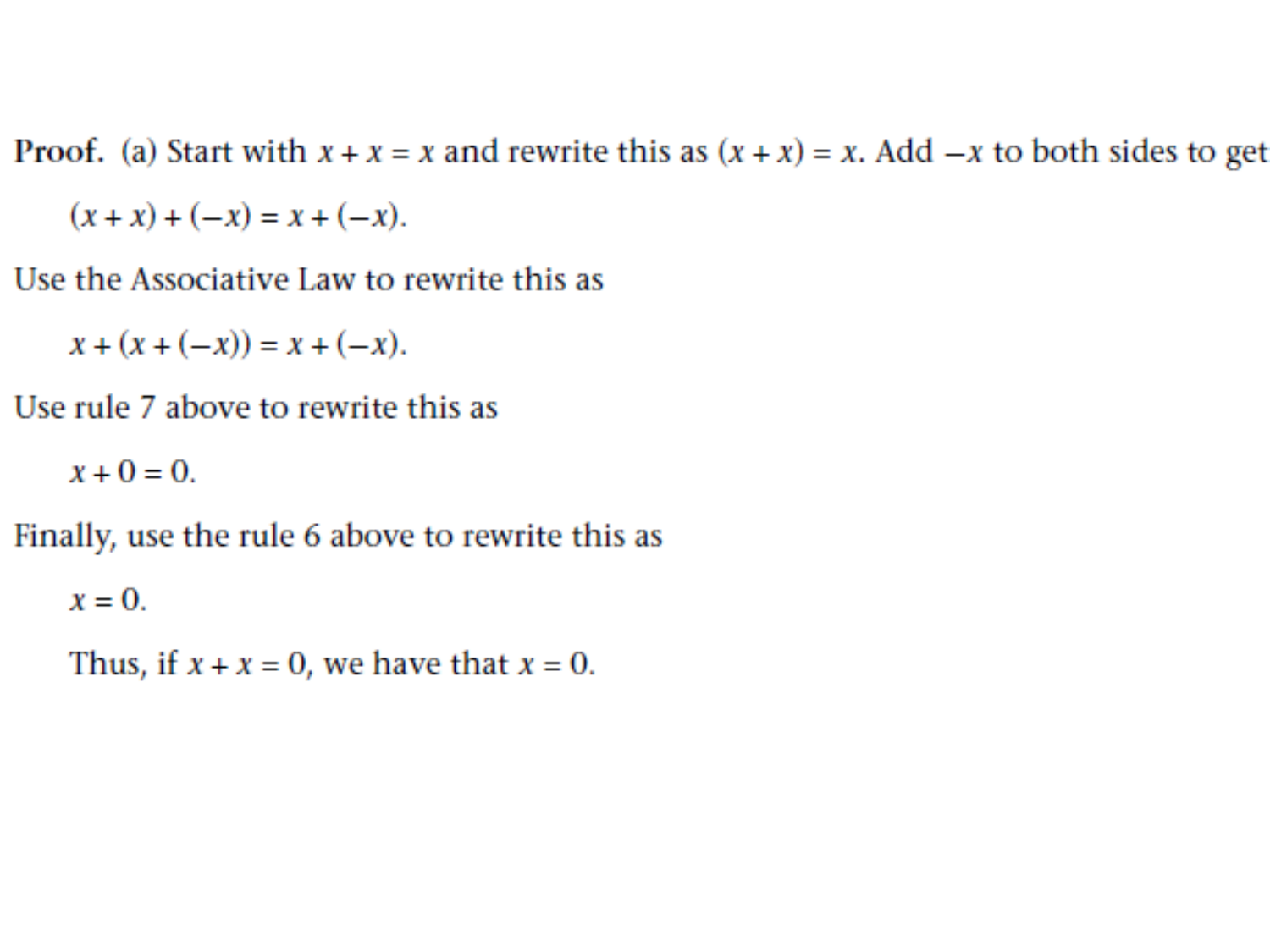(b) Since  $0 + 0 = 0$  by rule 6 above, with  $a = 0$ , we have,  $a(0) = a(0 + 0)$ .

#### Distributing, we get

 $a(0) = a(0) + a(0)$ .

Now, calling  $a(0) = x$ , this becomes

 $x + x = x$ .

And now by part (a),

 $x=0$ .  $(6.13)$ 

But  $x = a(0)$ . Thus, equation (6.13) says,  $a(0) = 0$ .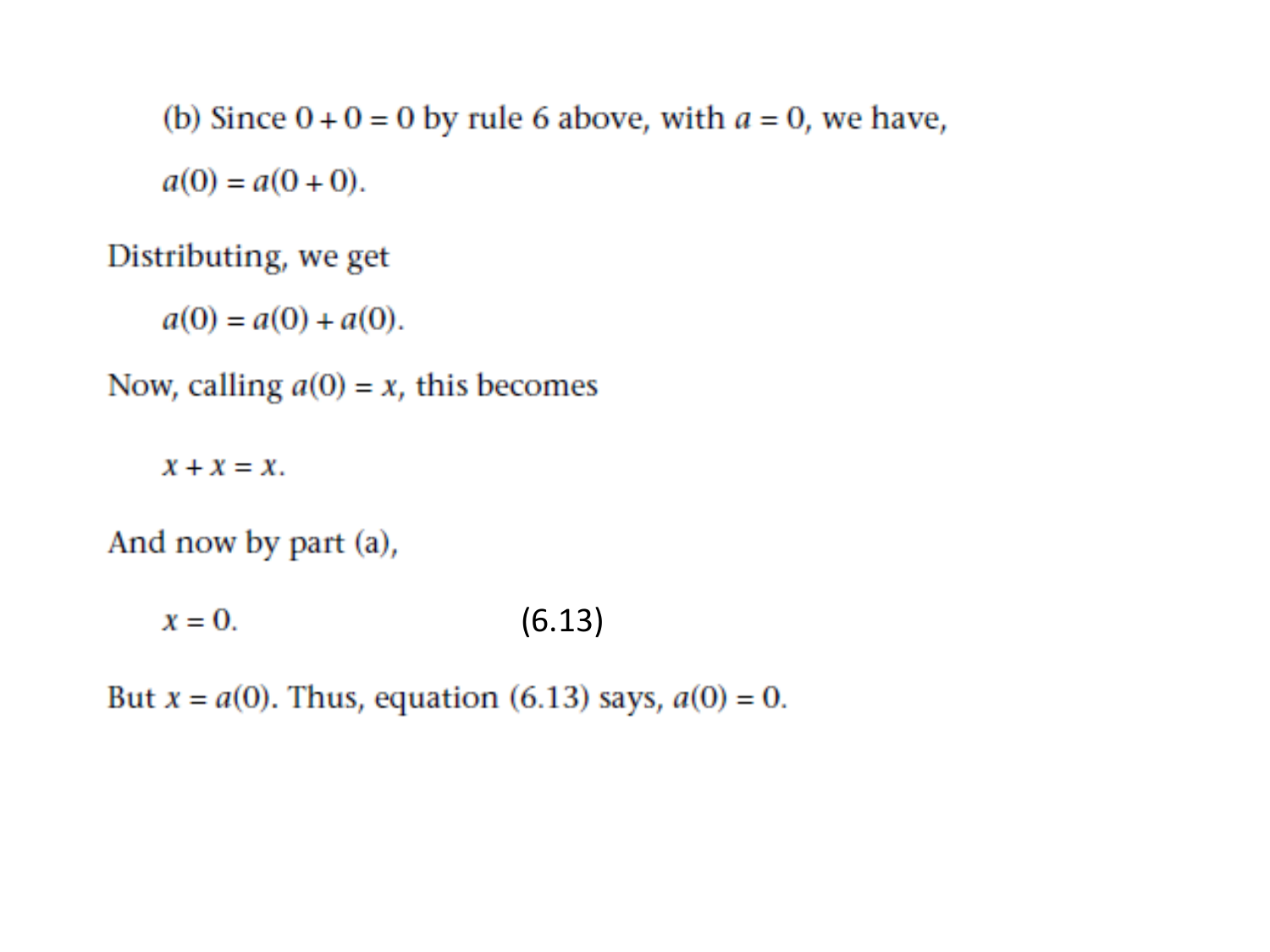(c) We now know that  $a(0) = 0$ . Rewrite this as  $a((-b) + b) = 0$ . Distribute to get

$$
a(-b) + ab = 0. \tag{6.14}
$$

Equation (6.14) says that  $a(-b)$  is an additive inverse of ab, since they sum to zero. But there is only one additive inverse of  $ab$  and that is  $-(ab)$ . Thus,

$$
a(-b) = -(ab). \tag{6.15}
$$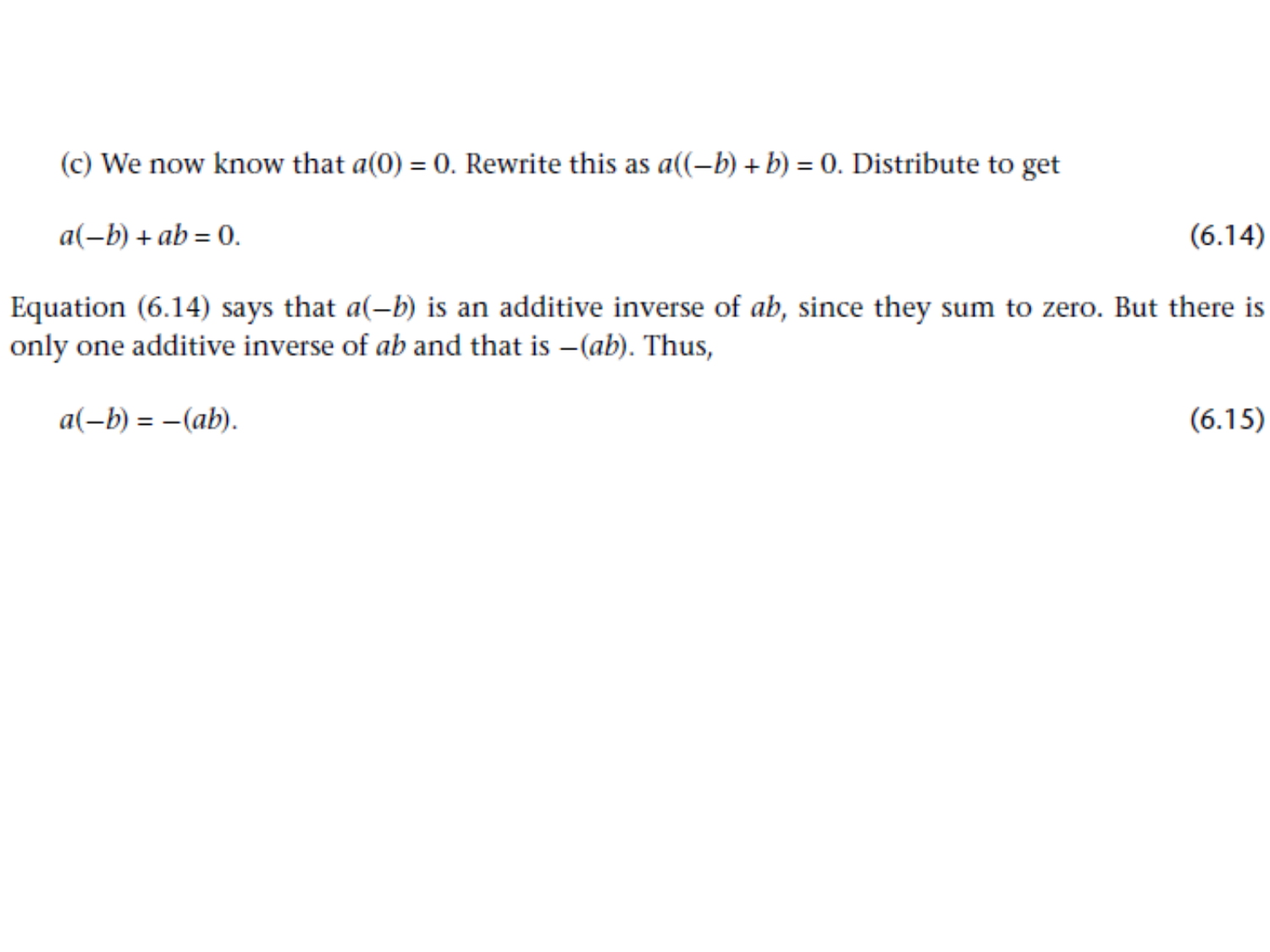(d) We already know that any number times 0 is 0. Thus,  $(-a)(0) = 0$ . Rewrite this as  $(-a)(-b +$  $b$ ) = 0. Distributing we get,

$$
(-a)(-b) + (-a)b = 0.\tag{6.16}
$$

By equation  $(6.15)$ , equation  $(6.16)$  reduces to

$$
(-a)(-b) + (- (ab)) = 0. \tag{6.17}
$$

Now, equation (6.17) says that  $(-a)(-b)$  is an additive inverse of  $-(ab)$ . But so is ab. Since the additive inverse of  $(-a)(-b)$  is unique,  $(-a)(-b) = ab$ .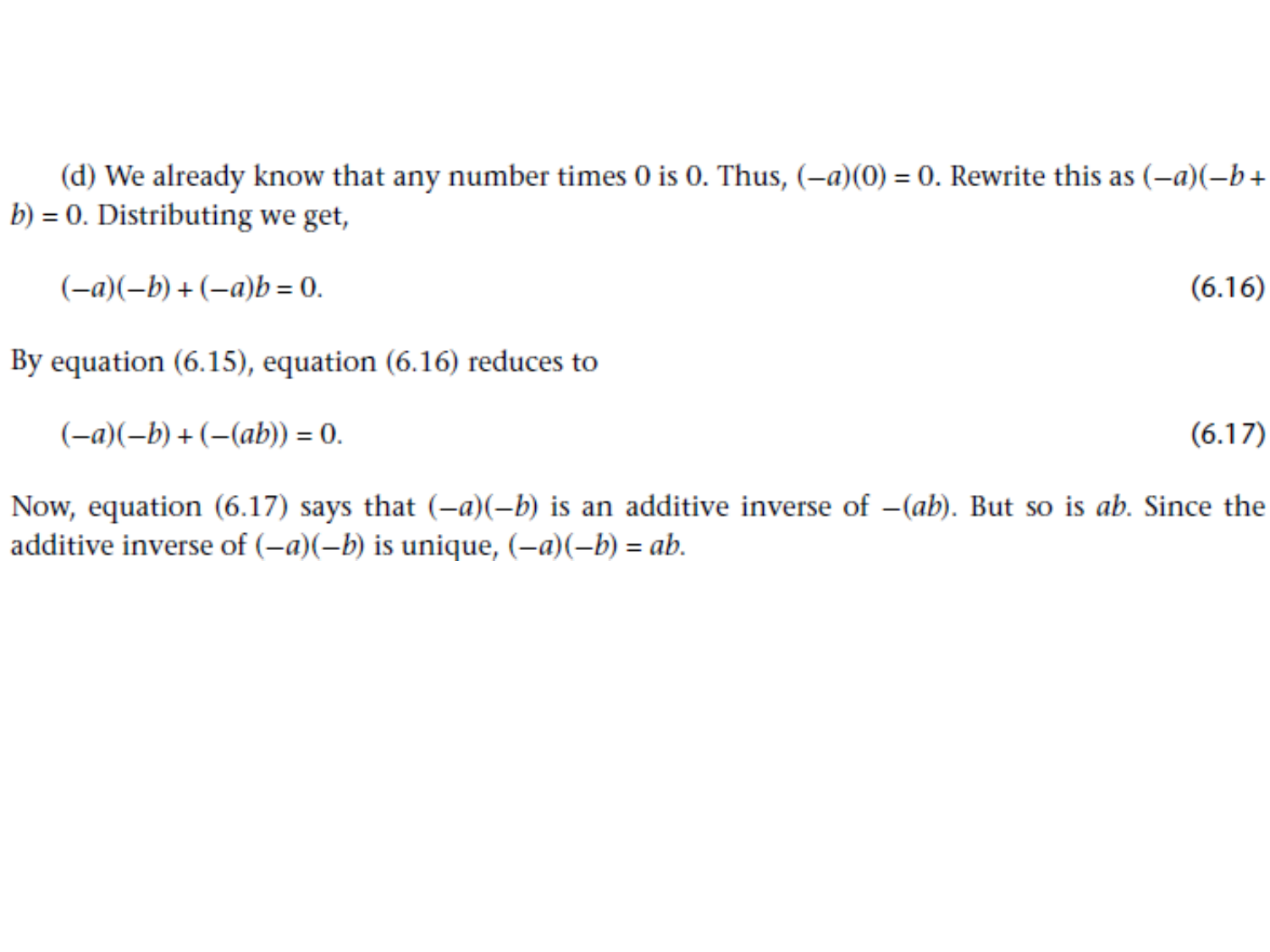### Fractions and Their Properties

## Addition of Fractions

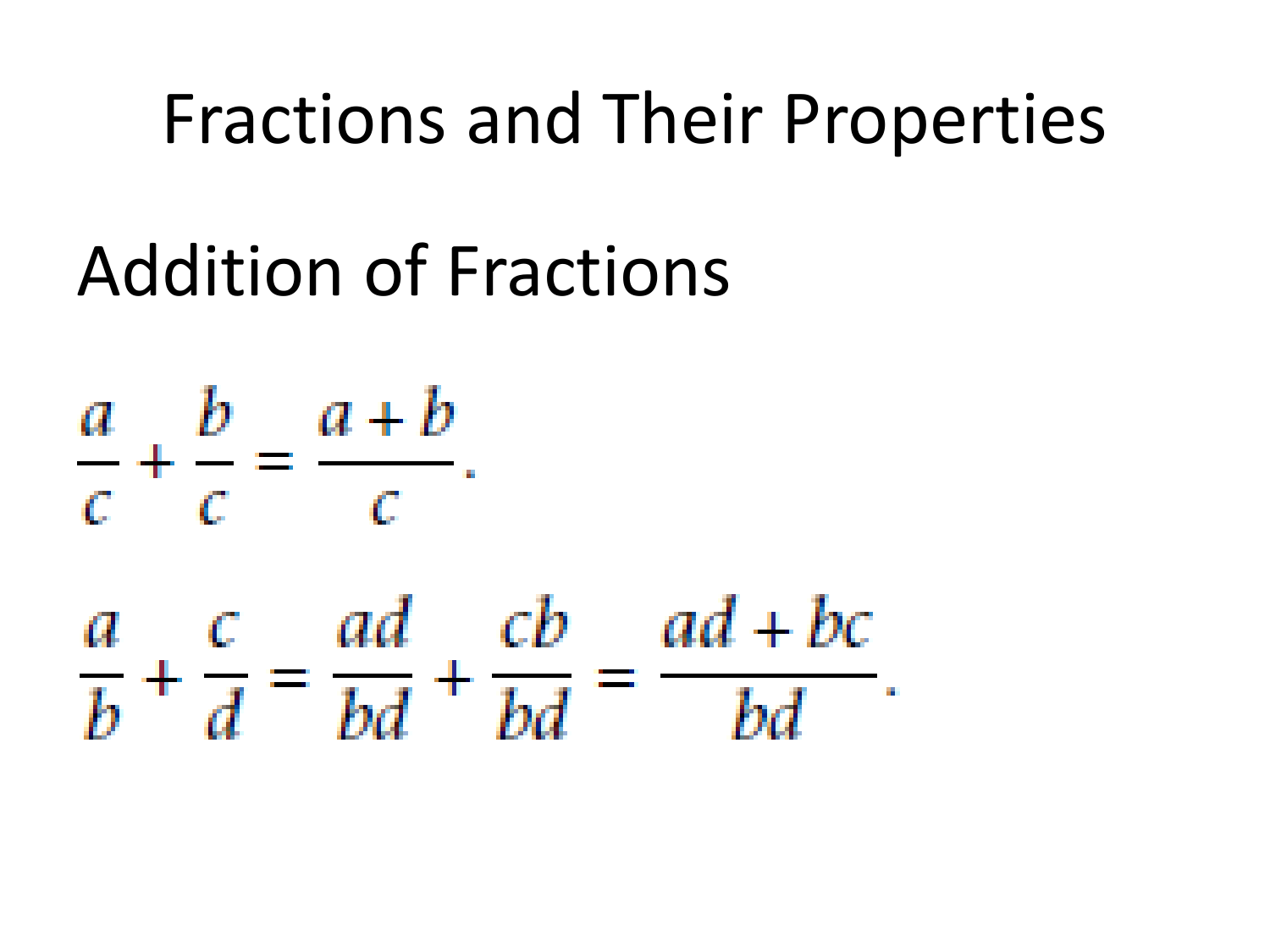### Multiplication of Fractions

a cac  $\overline{b} \cdot \overline{d} = \overline{bd}$ 

### Division of Fractions

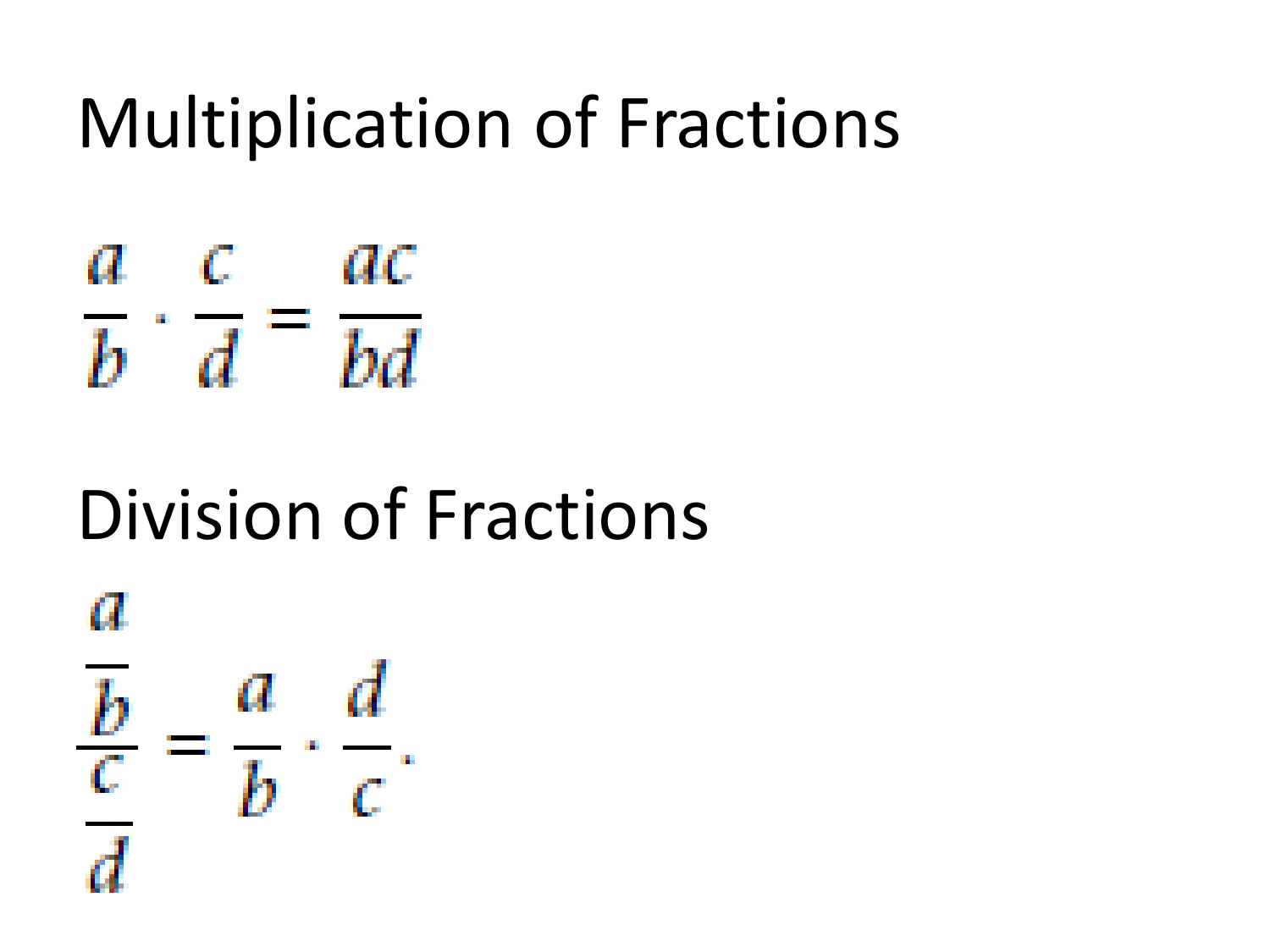### Golden Rule of Fractions

Golden Rule of Fractions: The numerator and denominator of a fraction can both be multiplied by the same nonzero quantity, and we will get an equivalent fraction. In symbols, the Golden Rule says that, if *a*, *b*, and *k* are positive numbers and  $b \neq 0$ , then

$$
\frac{a}{b} = \frac{ak}{bk} \quad \text{if} \quad k \neq 0. \tag{6.8}
$$

If the Golden Rule is to be true for all fractions, then we can multiply the numerator and denominator of this complex fraction by the same quantity,  $\frac{5}{2}$ . This yields

$$
\frac{\frac{1}{3}}{\frac{2}{5}} = \frac{\frac{1}{3} \cdot \frac{5}{2}}{\frac{2}{5} \cdot \frac{5}{2}} = \frac{\frac{1}{3} \cdot \frac{5}{2}}{\frac{1}{1}} = \frac{1}{3} \cdot \frac{5}{2}.
$$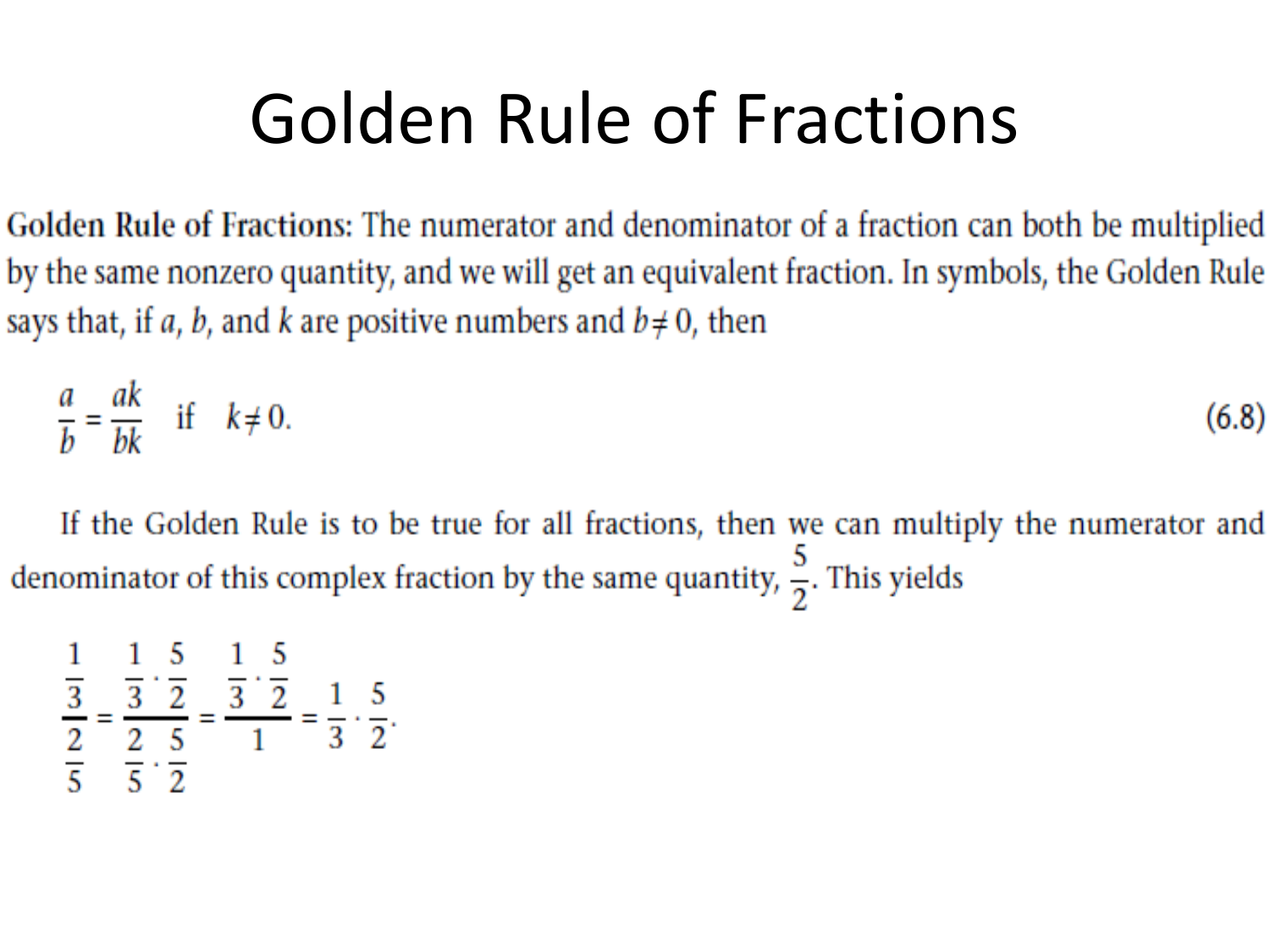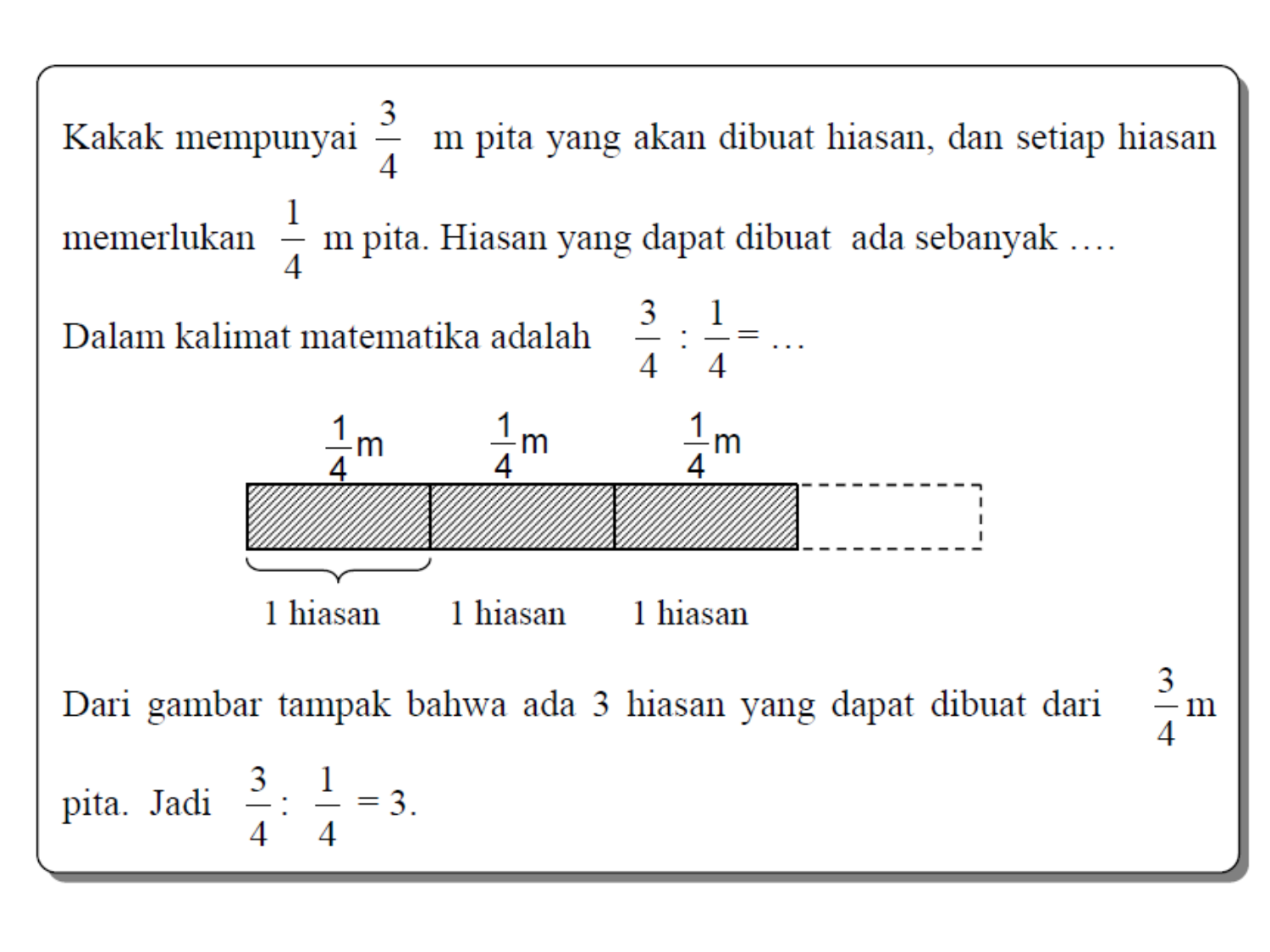Ibu mempunyai gula  $\frac{3}{4}$  kg yang akan dibuat kue. Setiap loyang kue memerlukan  $\frac{1}{2}$  kg gula. Banyaknya kue yang dapat dibuat .... loyang Kalimat matematika dari soal di atas adalah  $\frac{3}{4}$ :  $\frac{1}{2}$  = ... Gula yang ada digambarkan ditempatkan pada kantong sebagai berikut.  $\frac{1}{4}$  kg gula dapat dibuat kue  $\frac{1}{2}$  loyang  $\frac{3}{4}$ kg  $\frac{1}{2}$  kg gula dapat dibuat kue 1 loyang Jadi dari gambar terlihat bahwa  $\frac{3}{4}$  kg gula dapat dibuat kue  $1\frac{1}{2}$  loyang, dan kalimat matematika yang bersesuaian adalah  $\frac{3}{4}$ :  $\frac{1}{2} = 1\frac{1}{2} = \frac{3}{2}$ . Jadi Ibu dapat membuat kue sebanyak  $1\frac{1}{2}$  loyang.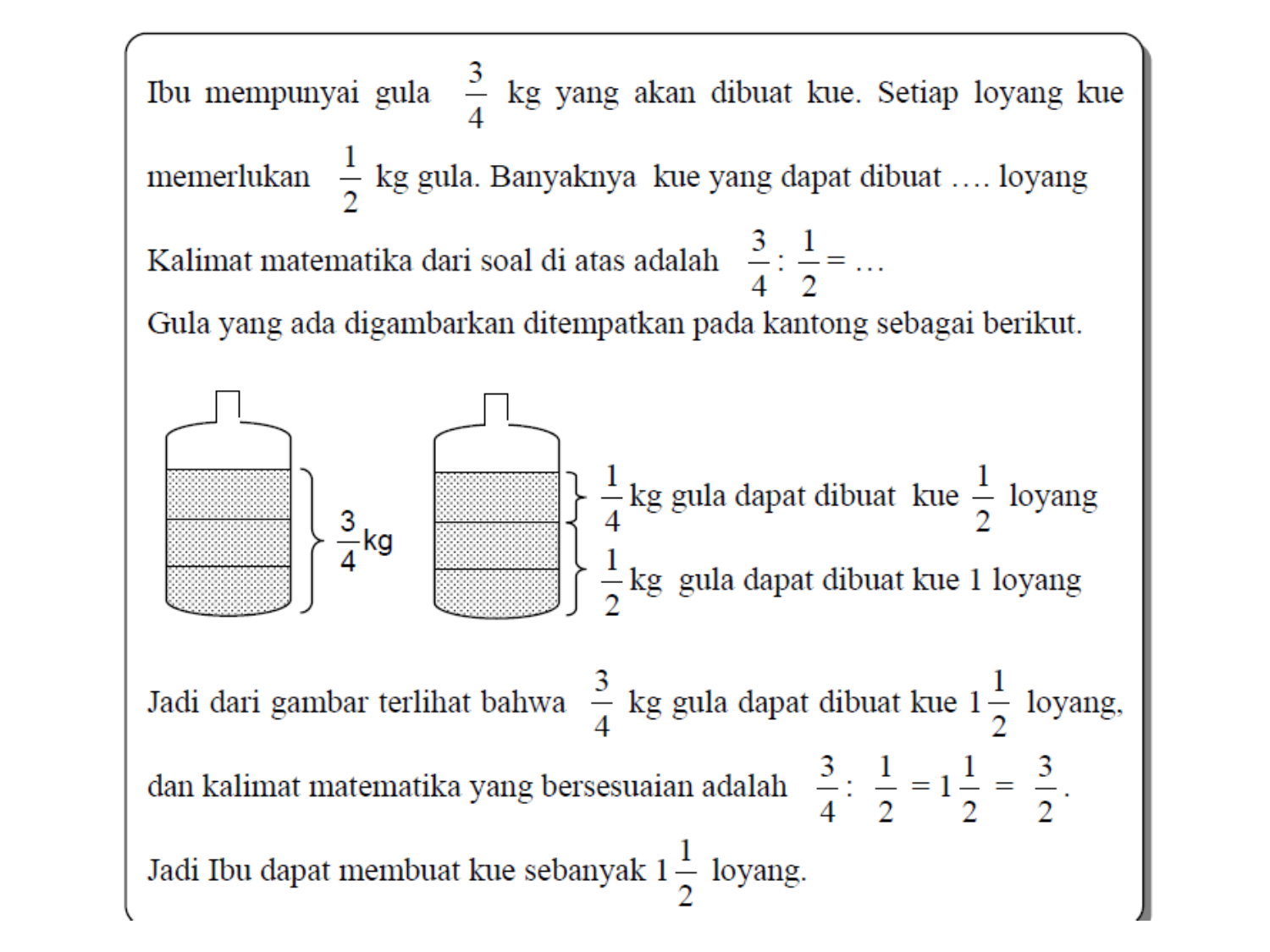Dari kedua contoh di atas diperoleh:

$$
\left\{\begin{array}{c}\text{hasil pembagian } \frac{3}{4} : \frac{1}{2} = \frac{3}{2} \\\\ \text{hasil perkalian } \frac{3}{4} \times \frac{2}{1} = \frac{6}{4} = \frac{3}{2}\end{array}\right\} \quad \text{sehingga } \frac{3}{4} : \frac{1}{2} = \frac{3}{4} \times \frac{2}{1}
$$
\n
$$
\left\{\begin{array}{c}\text{hasil pembagian } \frac{5}{6} : \frac{1}{3} = \frac{5}{2} \\\\ \text{hasil perkalian } \frac{5}{6} \times \frac{3}{1} = \frac{15}{6} = \frac{5}{2}\end{array}\right\} \quad \text{sehingga } \frac{5}{6} : \frac{1}{3} = \frac{5}{6} \times \frac{3}{1}
$$

Dari uraian di atas dapat disimpulkan secara umum bahwa:

$$
\frac{a}{b}:\frac{c}{d}=\frac{a}{b}\times\frac{d}{c}
$$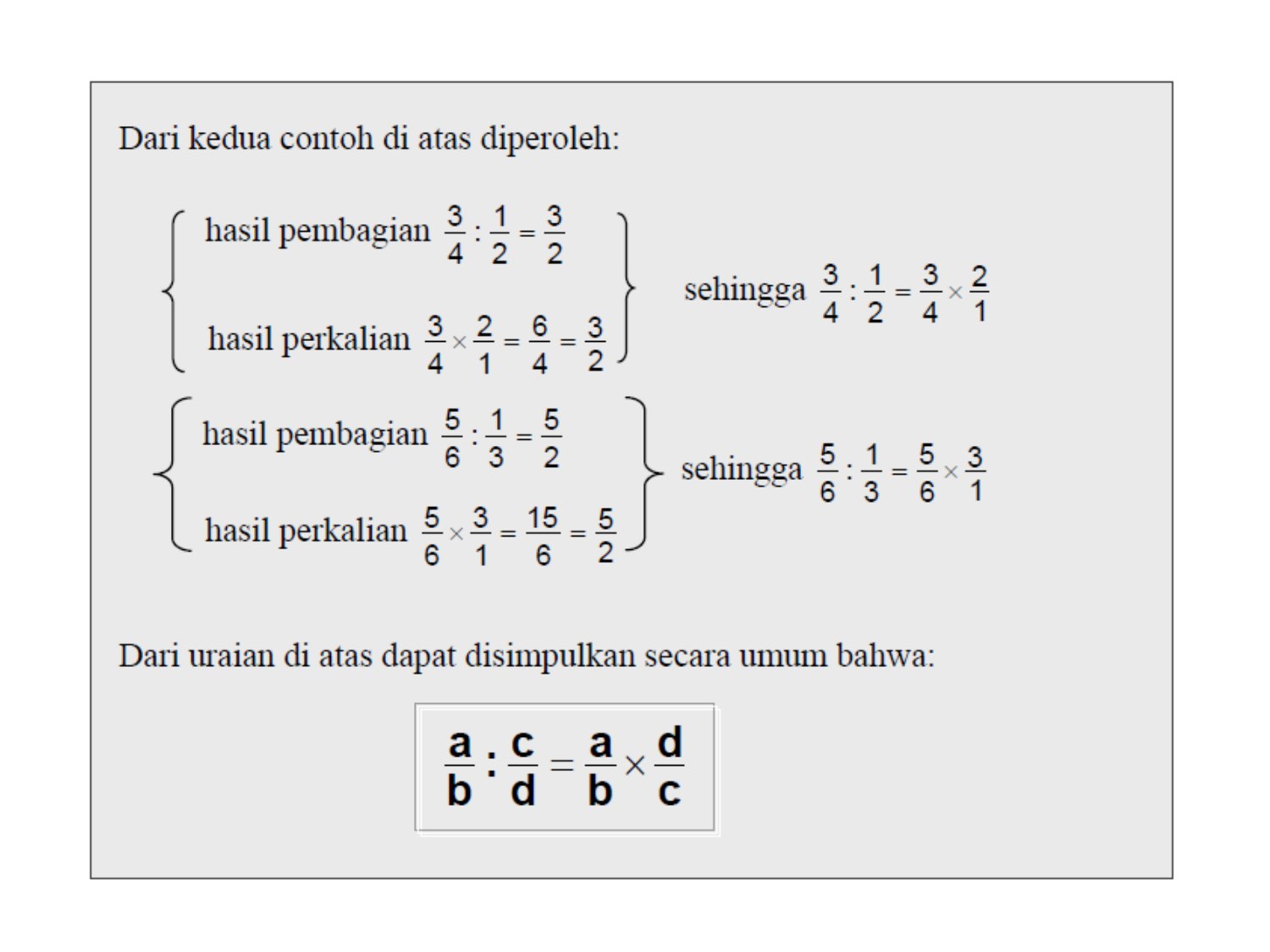Prove that the commutative, associative, and distributive laws hold for fractions.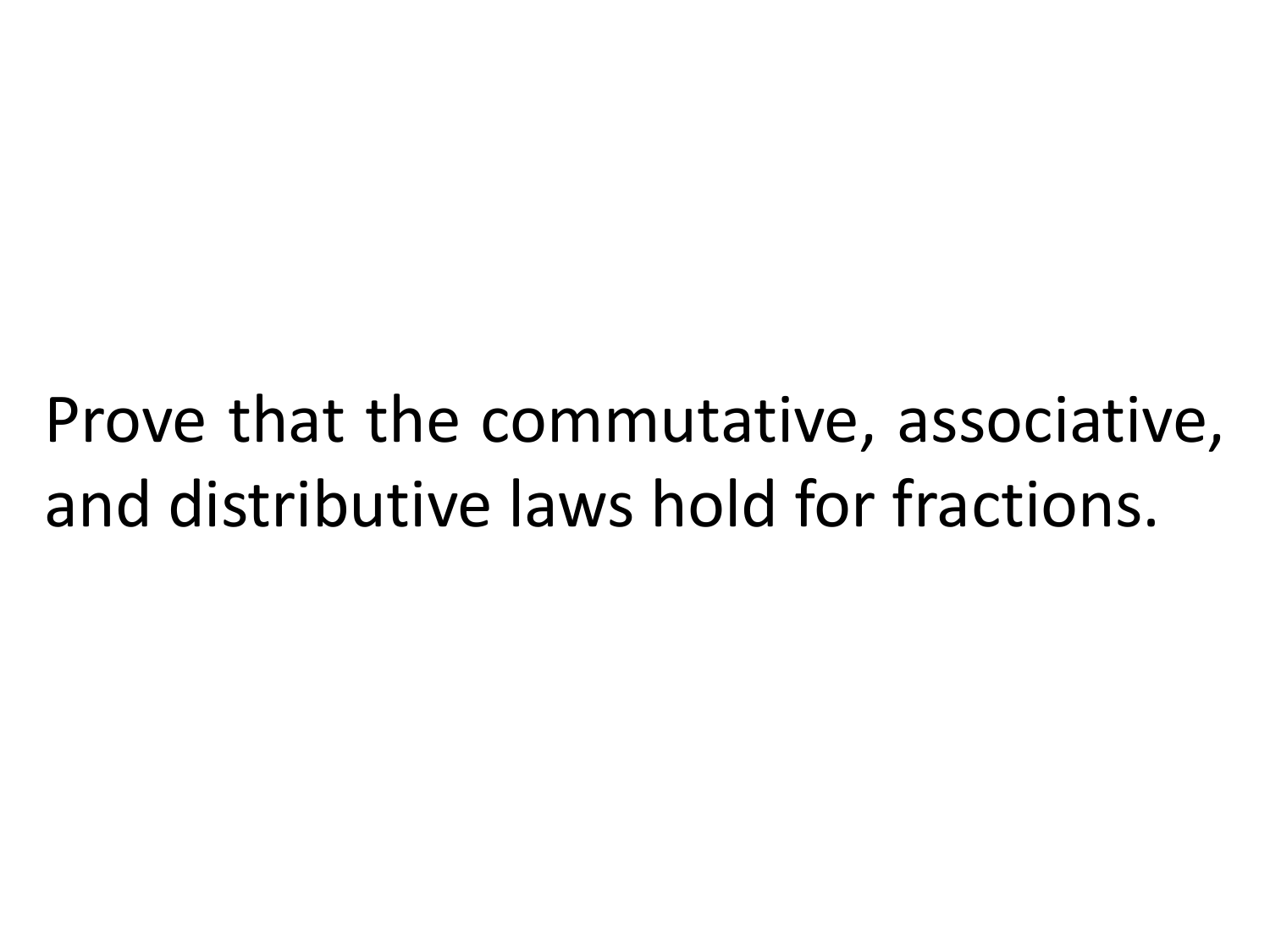Why we don't allow to divide by 0? We have  $a = b = 1$  $a = b$  $ab = b^2$  $ab - a^2 = b^2 - a^2$  $a (b - a) = (b - a) (b + a)$  $a = b + a$  $1 = 2$ What's wrong with this proof?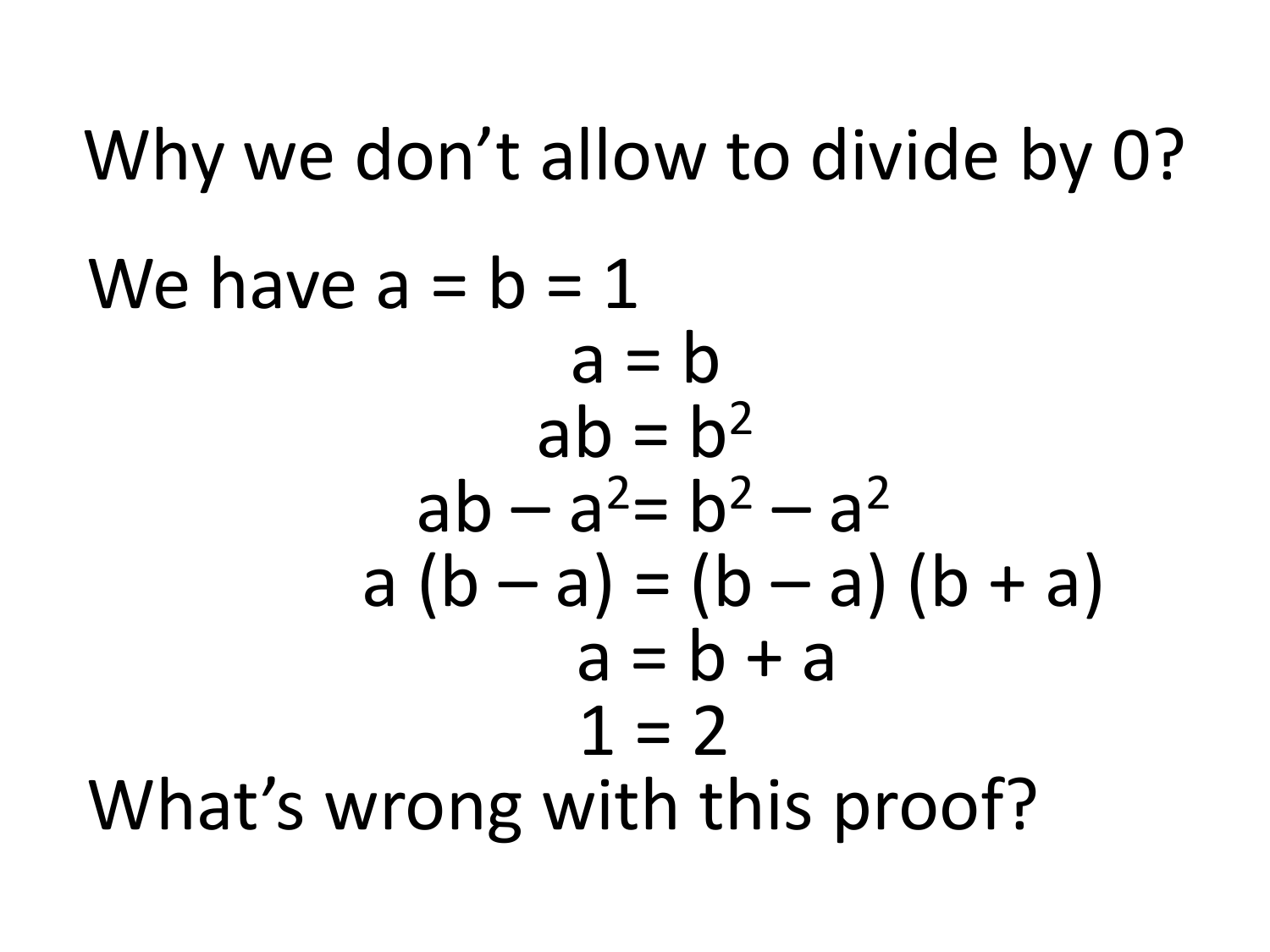### Rational Numbers and Irrational Numbers

### Real numbers can be modeled perfectly using the number line

The next two results show that rationals and irrationals are everywhere. However, since in this book, we are not developing the real number system completely, we have to make use of some facts about real numbers that are intuitive. Here are the facts we accept: (a) The fraction  $\frac{1}{n}$  can be made as small as we want by taking *n* large. (Thus, if *n* is one million, this fraction is  $\frac{1}{1,000,000}$  which is small.) (b) Between any two numbers that differ by 1, there lies some integer. That is, for any number *a*, there is always some integer *k*, that satisfies  $a < k \le a + 1$ . For example, if  $a = 3.5$ , this last statement says that between 3.5 and 4.5 there is an integer  $k$ , specifically the integer 4. If  $a = 2$ , the above statement says that there is an integer k that satisfies  $2 < k \le 3$ . Obviously, that integer  $k$  is 3.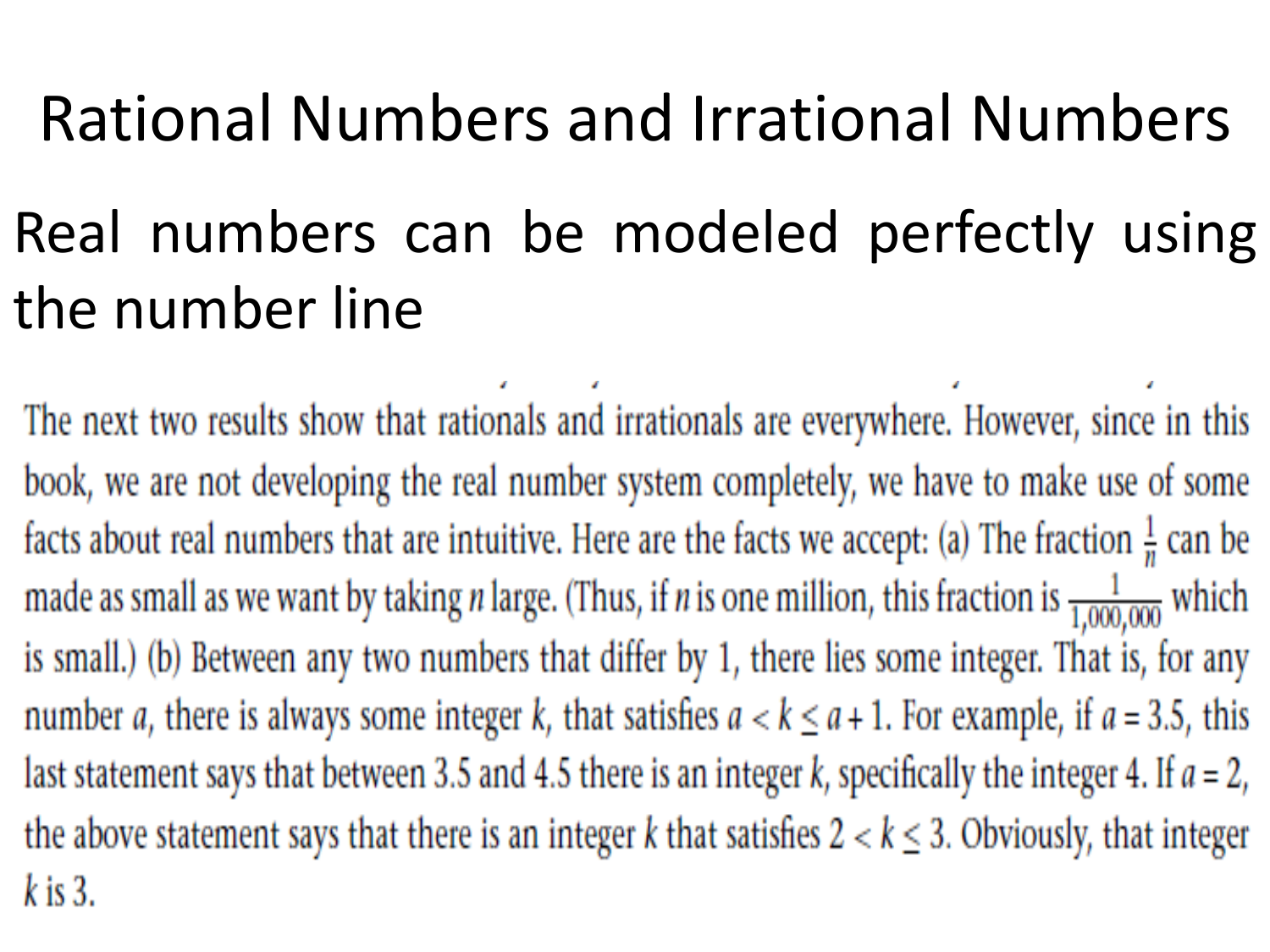Prove that:

- (1) Between every two real numbers there is a rational number.
- (2) Between every two rational numbers there is an irrational number.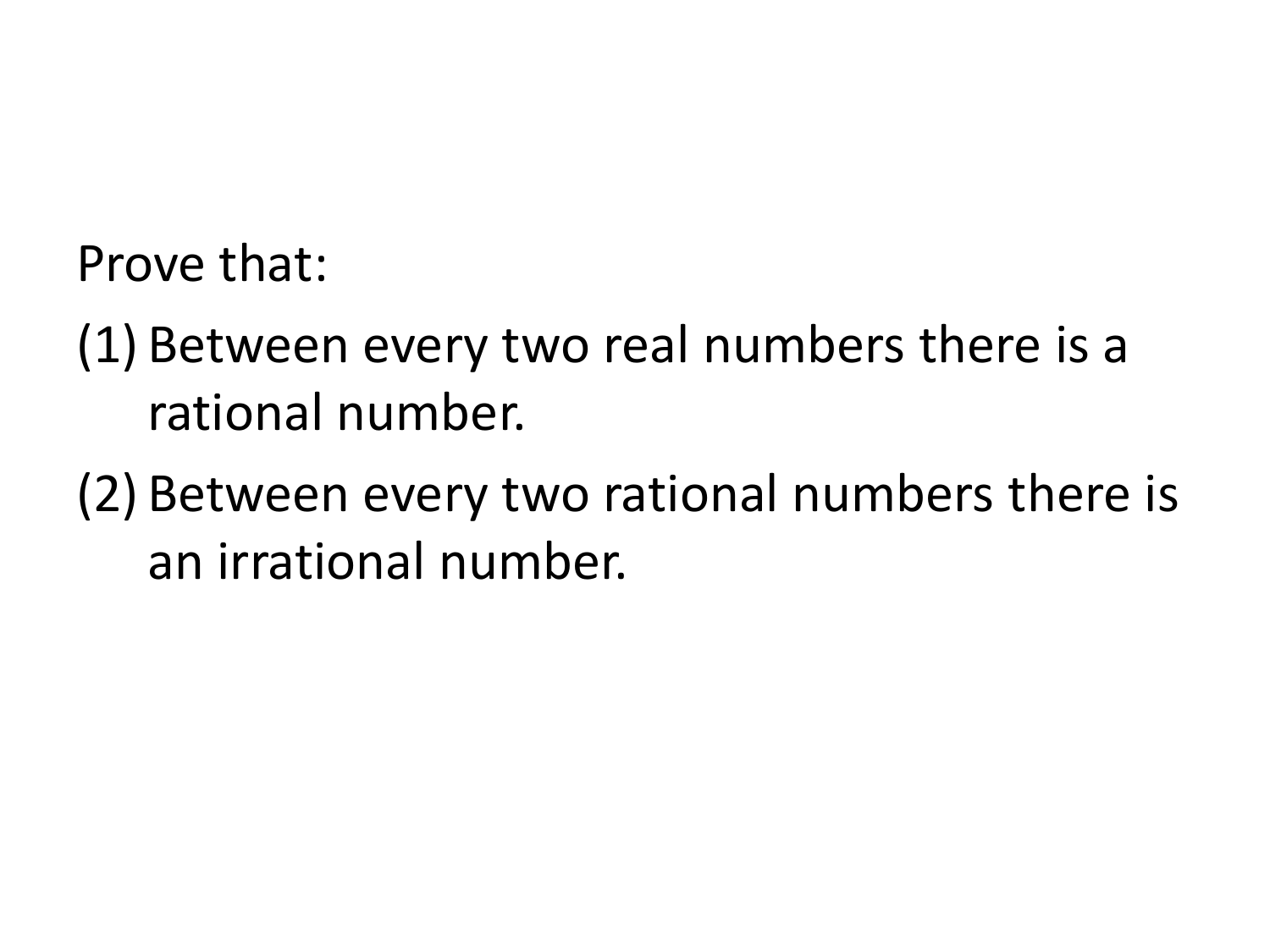Proof. (1) Suppose x and y are any two real numbers, and that  $x < y$ . This implies that  $y - x > 0$ . Since  $\frac{1}{n}$  can be made as small as we want, there is some positive number *n* that makes  $\frac{1}{n} < y - x$ . Let us take the smallest such *n*. Since the numbers  $nx$  and  $nx + 1$  differ by 1, we know there is some number k that satisfies  $nx < k \le nx + 1$ . Divide this inequality by n to get  $x < \frac{k}{n} \le x + \frac{1}{n}$ . But, since we know that  $\frac{1}{n} < y - x$  (notice the strict inequality), the previous inequality can be written as  $x < \frac{k}{n} < x + (y - x)$ , or just as  $x < \frac{k}{n} < y$ .

We have found that between *any* two real numbers x and y there is a rational number  $\frac{k}{n}$ , so we have proven the first part of the theorem.